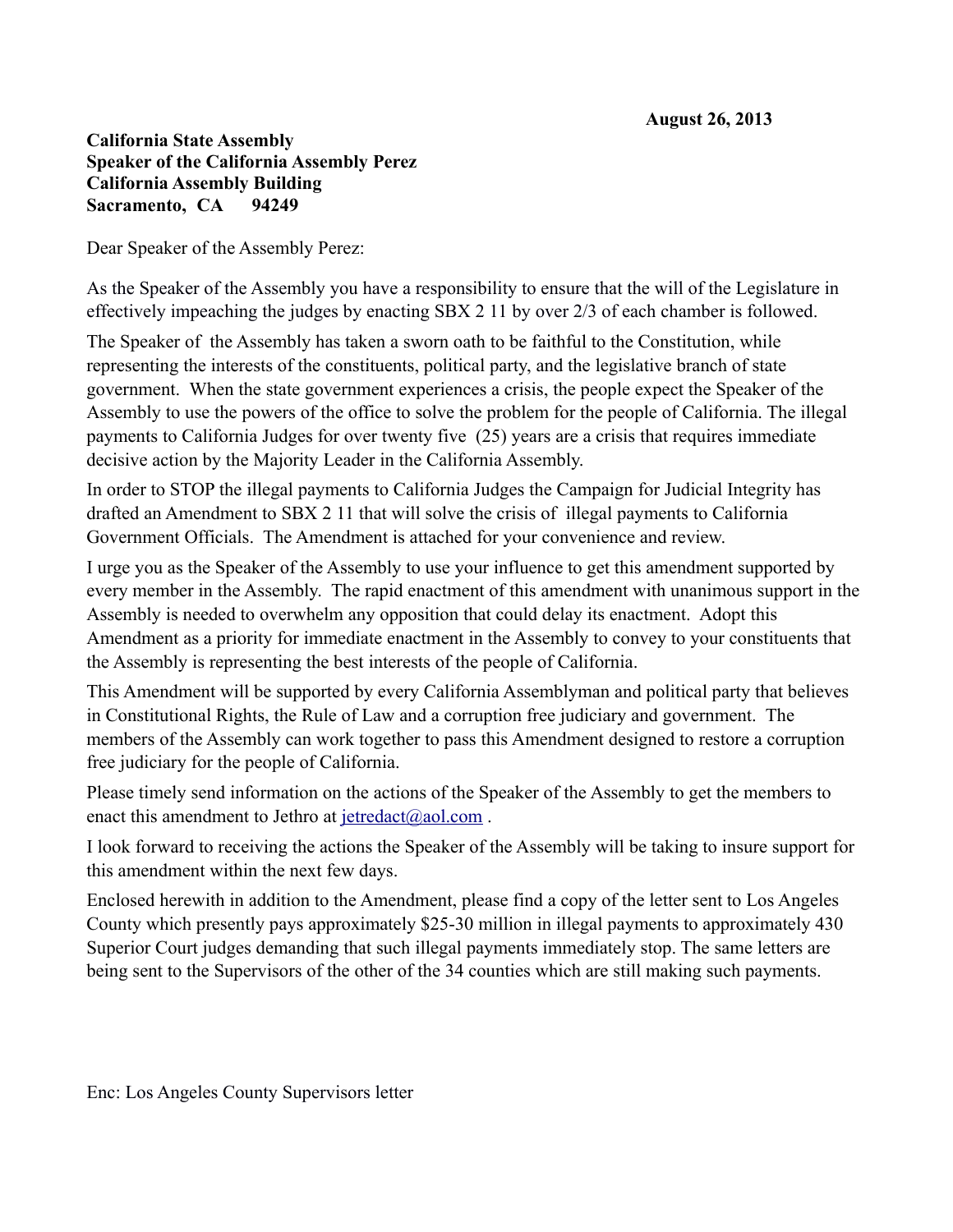## **Los Angeles County Supervisors Executive Officer of Los Angeles County Supervisors Sachi A. Hamai 500 West Temple Street Los Angeles, CA 90012**

## **Dear County Supervisor Executive Officer Sachi A. Hamai:**

I urge you to immediately stop the county's illegal payments to Superior Court judges, also known as "local judicial benefits."

Over the past 25 years, up to 34 counties illegally paid over \$400 million to over 90% of California's state judges presiding in cases in which the counties were parties. These illegal county payments violated state criminal law, federal criminal law, the U.S. and California Constitutions and laws. These illegal county payments were never disclosed by the judges, the counties, their attorneys, prosecutors and public defenders, and others as required by law. These illegal county payments resulted in the disqualification of the judges in every case in which a county was involved and the annulling and voiding of their decisions as "frauds upon the court", amongst other things.

At the present time it is estimated that these illegal county payments to judges are between \$30-35 million per year. This letter is sent to you in conjunction with my request that the State Legislature amend SBX 2 11.

SBX 2 11 was enacted 2/20/2009 by over 2/3 of each chamber of the Legislature. SBX 2 11 effectively impeached and convicted over 90% of California's judges for "misconduct in office" by taking illegal payments from counties appearing before them as parties in cases, thereby violating state criminal law, federal criminal law, the U.S. and California Constitutions and laws, and their oath of office. Section 5, of SBX 2 11 gave retroactive immunity from criminal prosecution, civil liability and disciplinary action to the state judges, county supervisors and others who were involved in the illegal county payments to the state judges.

In 2009, the Legislature omitted to remove the corrupt judges and county supervisors from office who violated criminal laws, while giving them retroactive immunity from criminal prosecution.

The Campaign for Judicial Integrity prepared an Amendment to SBX 2 11 (also known as the Fine Amendment) which was last received by State Legislators by e- mail on or about May 20, 2013, from its Chairman Richard I. Fine. During April, 2013, Fine sent State Legislators materials supporting the Amendment.

In 2009, the Legislature omitted to remove the corrupt judges and county supervisors from office who violated criminal laws, while giving them retroactive immunity from criminal prosecution.

The Amendment will: (1) remove from office the judges and county supervisors who received the retroactive immunity from criminal prosecution; (2) stop any state contributions to the state pension funds of judges who received retroactive immunity under Section 5 of SBX 2 11; (3) repeal any consent to the county payments to judges without immunity after July 1, 2008; and (4) require the California